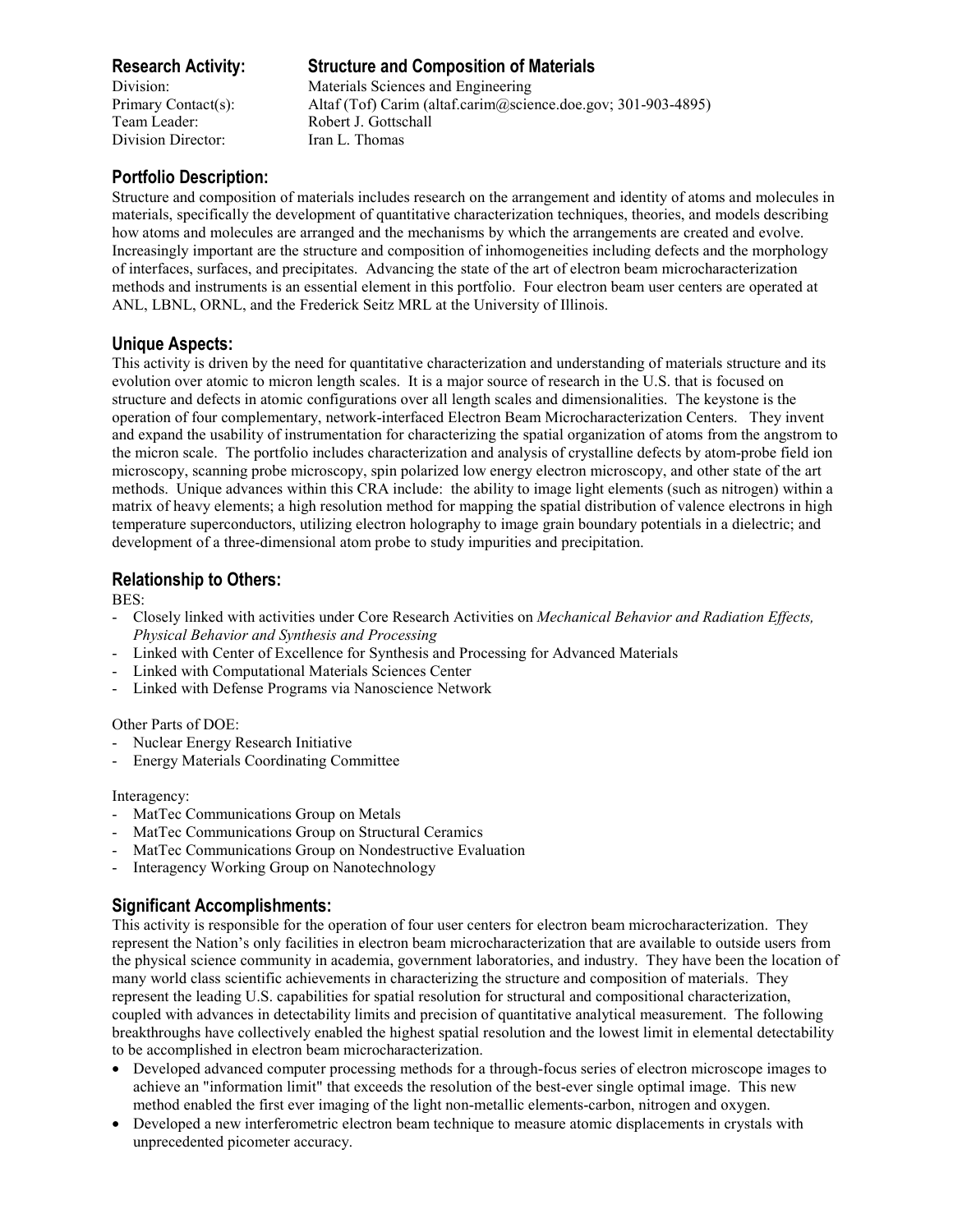- Developed and demonstrated new quantitative methods to image and measure the distribution of valence electrons in solids, which have made significant contributions to the understanding of electronic transport in high temperature superconductors.
- Conceived and constructed the first three-dimensional, energy compensated, position sensitive atom microprobe that permits compositional imaging and depth analysis with atomic resolution.
- Refined Atomic Location by Channeling Enhanced Microanalysis in an electron microscope to precisely define locations of various atomic elements and reveal an unprecedented level of information in a variety of technologically important alloys. This world-class achievement has thus far been recognized with the 1998 Burton Award of the Microscopy Society of America and the 2001 Presidential (U.S.A.) Early Career Award.
- Pioneered the application of electron beam holography to image and measure the grain-boundary potentials in vital ceramics such as superconductors, ferroelectrics and dielectrics by exploiting the sensitivity of the electron microscope to highly coherent electron waves to an applied electric field, which has led to unparalleled understanding of these highly complex and technologically significant materials.
- Developed the highest spatial resolution and lowest elemental detectability limit *in-situ* electron energy loss spectroscopy.
- Developed a new electron microscopy technique known as "fluctuation microscopy" that shows atomic arrangements in amorphous and glassy materials better than any alternative method.

Other achievements under this activity include

- Developed the "Embedded Atom Method" that revolutionized the field of computational materials science by permitting large-scale simulations of atomic structure and evolution. It is currently being used by more than 100 groups worldwide and has resulted in over 1100 published works with over 2700 citations to the original work.
- Developed the "Constrained Local Moment" model for electron spin dynamics that won the 1998 Gordon Bell Award, presented at the High Performance Networking and Computing Conference for the fastest real application. These calculations represented major progress towards a first principles understanding of finite temperature and non-equilibrium magnetic structure.
- Developed a new X-ray synchrotron method for directly measuring the ways atoms vibrate in a solid.
- Discovered and developed bulk metallic glasses which exhibit extraordinary mechanical, tribological, corrosion resistant and magnetic behaviors. This work was honored with the 1996 Sir William Hume-Rothery Award presented by the Minerals, Materials and Metals Society, the 1998 Gold Medal presented by the Materials Research Society, and the 1999 election of the scientific investigator to the National Academy of Engineering.

#### **Mission Relevance:**

The properties and performance of all materials applied in all areas of energy technology depend upon their structure. Performance improvements for environmentally acceptable energy generation, transmission, storage, and conversion technologies likewise depend upon the structural characteristics of advanced materials. This dependency occurs because the spatial and chemical inhomogeneities in materials (e.g. dislocations, grain boundaries, magnetic domain walls, and precipitates, etc.) determine and control critical behaviors such as fracture toughness, ease of fabrication by deformation processing, charge transport and storage capacity, superconducting parameters, magnetic behavior, and corrosion susceptibility.

#### **Funding Summary:**

|           | <b>Dollars in Thousands</b> |                           |                |
|-----------|-----------------------------|---------------------------|----------------|
|           | <b>FY 2000</b>              | <b>FY 2001</b>            | <b>FY 2002</b> |
|           | \$34,293                    | \$33,767                  | \$36,292       |
| Performer |                             | <b>Funding Percentage</b> |                |

DOE Laboratories 78.0% Universities 22.0%